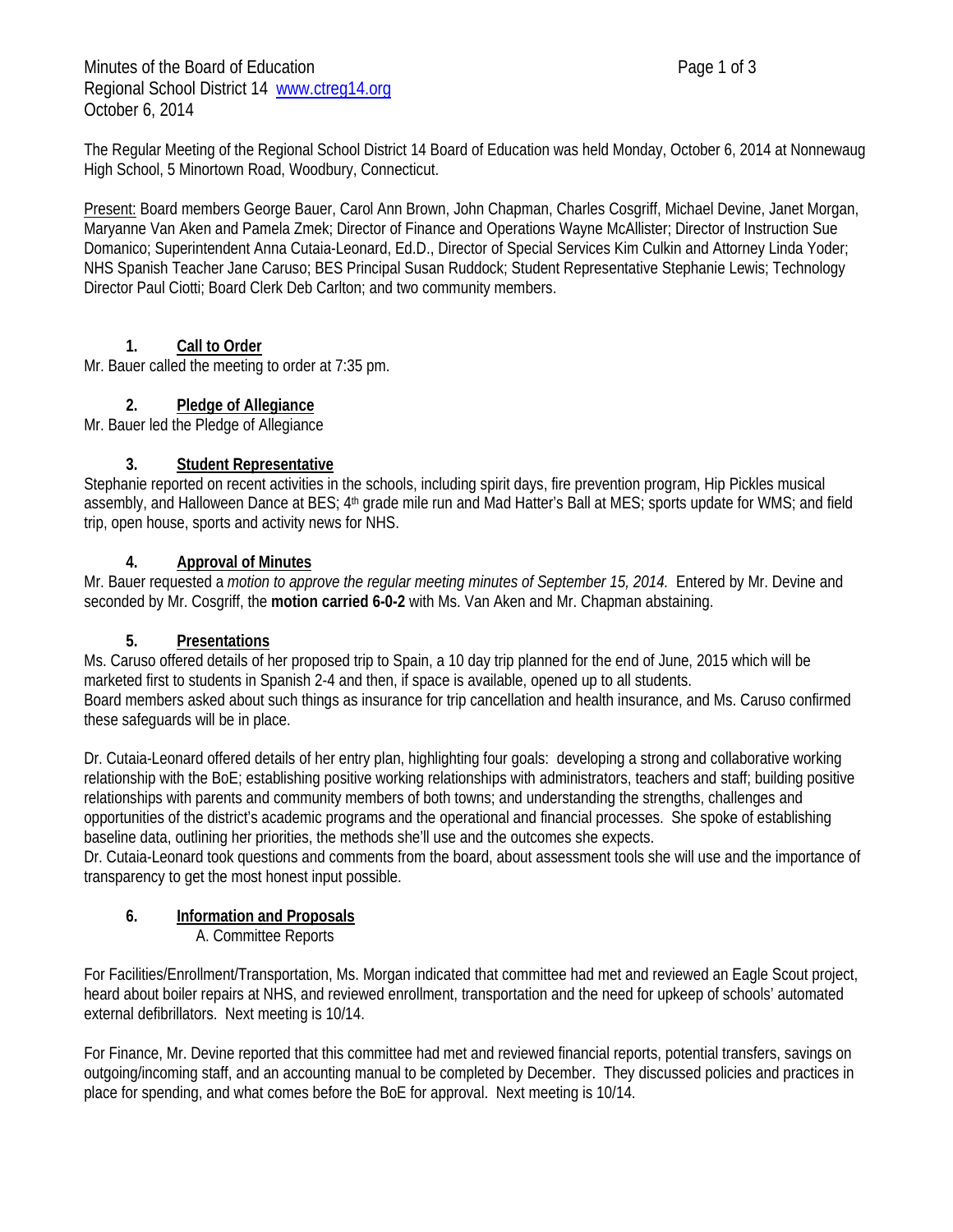For Ad hoc Safety, Ms. Van Aken reported that the safety plan is on the way to the state, background checks are up and running, cameras are being installed with a 60 day timeline, and phones will be installed in the elementary schools on Wednesday.

For Planning, she reported the committee had just met and heard of enhancements to the social/emotional curriculum at WMS; summer curriculum accomplishments; and changes to English/Language Arts curriculum at NHS.

For Public/Community Relations, Ms. Brown said parents are looking for information on NEAT TV regarding Dr. Cutaia-Leonard, and we need to get the right things on. BoE meetings and sports need to be on NEAT TV. A welcoming event for Dr. Cutaia-Leonard will be planned for the first week of November.

### B. Superintendent's Report

Reporting in Dr. Sippy's absence, Mr. McAllister updated the Board on a number of items: a budget document will be available this week to administrators and the strategy will be not an incremental budget but one designed to meet goals of the Strategic Plan. October 1 enrollment figures, and a 5 year history, will inform budget preparation. On 10/1/13 the district had 1898 students enrolled, while on 10/1/14 that number is 1808. The Prowda report estimated 1809, so we are trending to his numbers.

Mr. McAllister gave staffing figures showing reductions: 296.75 in 2013-14, 290.25 budgeted for in 2014-15, and 290.7 actual staff currently in place. Class size review for 2015-16 is being done; adult ed at the agriscience center is in progress with 28 fall classes and an additional session in the spring, with payments made through Paypal; 25 requests to unblock websites were received from 7/9/14-10/6/14. Of those, 23 were approved and the other 2 will come for approval by the technology committee at its next meeting. Forty one applications to volunteer have been received and all have been approved. Only SROs can accept applications. Also, a new segment on NEAT TV (cable channel 194) is the NHS news, featuring news, sports and weather.

#### C. Board Members' Comments

Mr. Devine commented on the Legislative Open House scheduled for 10/23. He also thanked staff for their performance during the recent incident at BES

Ms. Brown attended the Junk in the Trunk tag sale/grad nite fund raiser on Saturday, but felt it needs a better location.

Ms. Van Aken mentioned the internet safety presentation at WMS coming up on 10/27 at 6:30 pm.

Mr. Cosgriff commented on course offerings at NHS and preparing students for jobs after high school.

Mr. Bauer commented on Art Honor Society inductions tonight.

Ms. Zmek commented on efforts by agriscience students to beautify school grounds over the summer.

Ms. Morgan thanked students and staff at NHS for accommodating the inconvenience of water hose testing.

### **7. Privilege of the Floor**

**Nancy McMillan**, of the Woodbury/Bethlehem Music Foundation, expressed concern over funding the strings program in the schools. The agreement called for, by the time students reached the high school, a full time strings specialist would be hired, and this plan is not on track. Hours were to be added as students were added. She urged the Board to fund this position in the budget.

**Doug Mahard,** also of the Music Foundation, spoke about the feelings and emotions that are stirred through music. He read a student letter expressing what music means to her.

#### **8. New Business requiring Board action**

Mr. Bauer requested a *motion to add to the agenda approval an out-of-state/overnight trip for FFA students.*  Entered by Ms. Van Aken and seconded by Mr. Cosgriff, the **motion carried 8-0.**